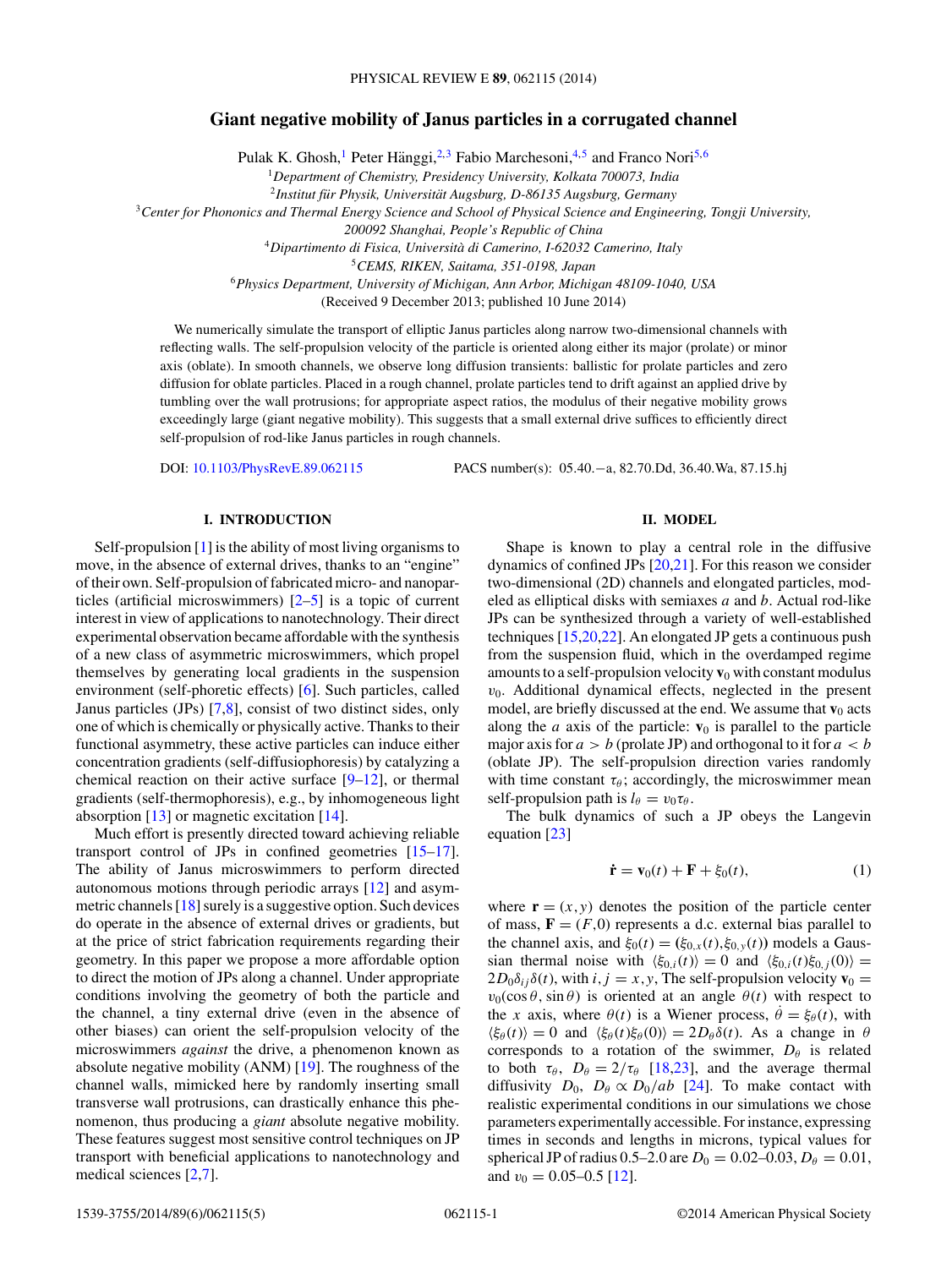<span id="page-1-0"></span>When confined to a cavity of size smaller than its selfpropulsion length  $l_{\theta}$ , the microswimmer undergoes multiple collisions with the walls and the confining geometry comes into play (Knudsen diffusion  $[25]$ ). The Langevin equations  $(1)$ have been numerically integrated under the assumption that the channel walls were perfectly reflecting and the particle-wall collisions elastic [\[26\]](#page-4-0).

### **III. DIFFUSION TRANSIENTS**

Transport of elongated JPs along a smooth channel is characterized by unit mobility,  $\mu = 1$ , where  $\mu \equiv v/F$  and  $v(F) =$  $\lim_{t\to\infty} \frac{x(t)}{t}$ . The particle shape becomes distinguishable when one looks at the dispersion  $\Delta x^2(t) = \langle x^2(t) \rangle - \langle x(t) \rangle^2$ . Both prolate and oblate disks undergo surprisingly long transients, see Fig. 1, before the expected normal diffusion regime sets in. On the contrary, circular disks seem to diffuse like ordinary point-like JPs [\[18,23\]](#page-4-0): for  $t \gtrsim \tau_{\theta}$ ,  $\Delta x^2(t) =$  $2D_{\text{eff}}t$  with  $D_{\text{eff}} = D_0 + v_0 l_\theta/4$ . Due to their collision against the walls, active prolate swimmers tend to slide parallel to the channel axis, which explains their ballistic diffusion transient with  $\Delta x^2(t) \sim (v_0 t)^2$ , whereas oblate swimmers tend to pile up against the walls, thus suppressing longitudinal diffusion. Upon increasing the strength of the thermal noise  $D_0$ , both transients are shortened, though at a different rate. This property can be explained by noticing that the onset of normal diffusion requires that the microswimmers are capable of inverting the direction of  $\mathbf{v}_0$  against the confining action of the channel walls. On the other hand, a U turn can only occur when noise kicks the elongated particle out of its steady (sliding or stuck) state. This amounts to a noise-activated process with time constant of the order of  $[26]$   $\tau_U \simeq \tau_0 \exp((a - b)v_0/D_0)$ , where  $\tau_0 \sim \sqrt{v_0 a^2/b}$ . Accordingly, for the *a* and *b* values



FIG. 1. (Color online) Diffusion of elliptical JPs with semiaxes *a* and *b* (see legend) in a smooth channel of width  $y_L = 1$ . Thermal noise is  $D_0 = 10^{-4}$  (empty symbols) and  $6.4 \times 10^{-3}$  (filled symbols); self-propulsion parameters are  $v_0 = 1$  and  $D_\theta = 0.03$ . The ballistic transient,  $\Delta x^2 = (v_0 t)^2$  (dashed line), and the normal diffusion law,  $\Delta x^2 = 2D_{\text{eff}}t$  (see text, dotted line) are drawn for a comparison. Example of persistent ballistic diffusion transient (crosses):  $a = 0.15$ ,  $b = 0.03$ ,  $y_L = 10$ ,  $v_0 = 2$ ,  $D_0 = 0.02$ , and  $D_\theta = 0.003$  [\[12\]](#page-4-0). Sketch: sliding prolate (top) and stuck oblate (bottom) disks. In both cases, **v**<sup>0</sup> (single-pointed arrow) is oriented along the *a* axis.

of Fig. 1, transients are longer for the prolate than for the oblate particle. When  $\tau_U$  becomes of the order of or smaller than the crossing time  $y_L/v_0$ , boundary effects vanish and (bulk) normal diffusion is fully restored, i.e., transients become negligible. For strongly prolate, say, rod-like swimmers, ballistic transients may extend over exceedingly long time intervals even at room temperature (see example in Fig. 1). For this reason determining how dispersion scales with time can prove a delicate experimental issue [\[2\]](#page-4-0).

#### **IV. ABSOLUTE NEGATIVE MOBILITY**

We consider now the case of a periodically compartmentalized channel obtained by inserting equally spaced transverse dividers, each bearing a small opening, or pore, centered on the channel axis. Let  $x_L$  and  $y_L$  be the longitudinal and transverse dimensions of the compartments and  $\Delta$  the pore size (see sketch in Fig. [3\)](#page-2-0). Such a channel is termed septate [\[27–29\]](#page-4-0) to stress the role of the compartment walls when compared with the smooth cross-section modulation of the so-called entropic channels [\[30\]](#page-4-0). Here, transport of elongated swimmers is governed by the pore crossing dynamics, which makes the mobility shape dependent.

In Figs. 2 and [3](#page-2-0) we plot the mobility of prolate JPs as a function of the drive for different values of the aspect ratio *a/b* and the orientation constant  $D_{\theta}$ . The most prominent feature is the appearance of ANM branches at low *F*, which means that under certain conditions, active swimmers may drift against the applied drive  $[19]$ . This effect (i) grows more apparent for large aspect ratios,  $a/b$  (Fig. 2); (ii) is limited to the domain  $F < v_0$ ; (iii) does not occur for oblate particles (an example was added to the inset of Fig. 2); and (iv) exhibits a resonant dependence



FIG. 2. (Color online) Mobility  $\mu(F)$  of a prolate JP driven along a septate channel for different values of its semiaxes *a* and *b* (see legend). Compartment parameters:  $x_L = y_L = 1$  and  $\Delta = 0.16$ ; selfpropulsion parameters:  $v_0 = 1$  and  $D_\theta = D_0 = 0.03$ . Inset:  $\mu$  vs  $\Delta$ for  $F = 0.4$ ,  $a = 0.09$ ,  $b = 0.03$ , and different  $D_0$  (solid symbols). The curve (empty triangles) for the oblate JP with  $a = 0.03, b = 0.09$ at  $D_0 = 0.01$  is plotted for comparison. All the remaining parameters are as in the main panel. Sketch: a prolate JP tumbling over a winglet of the channel wall under the action of the drive (see text).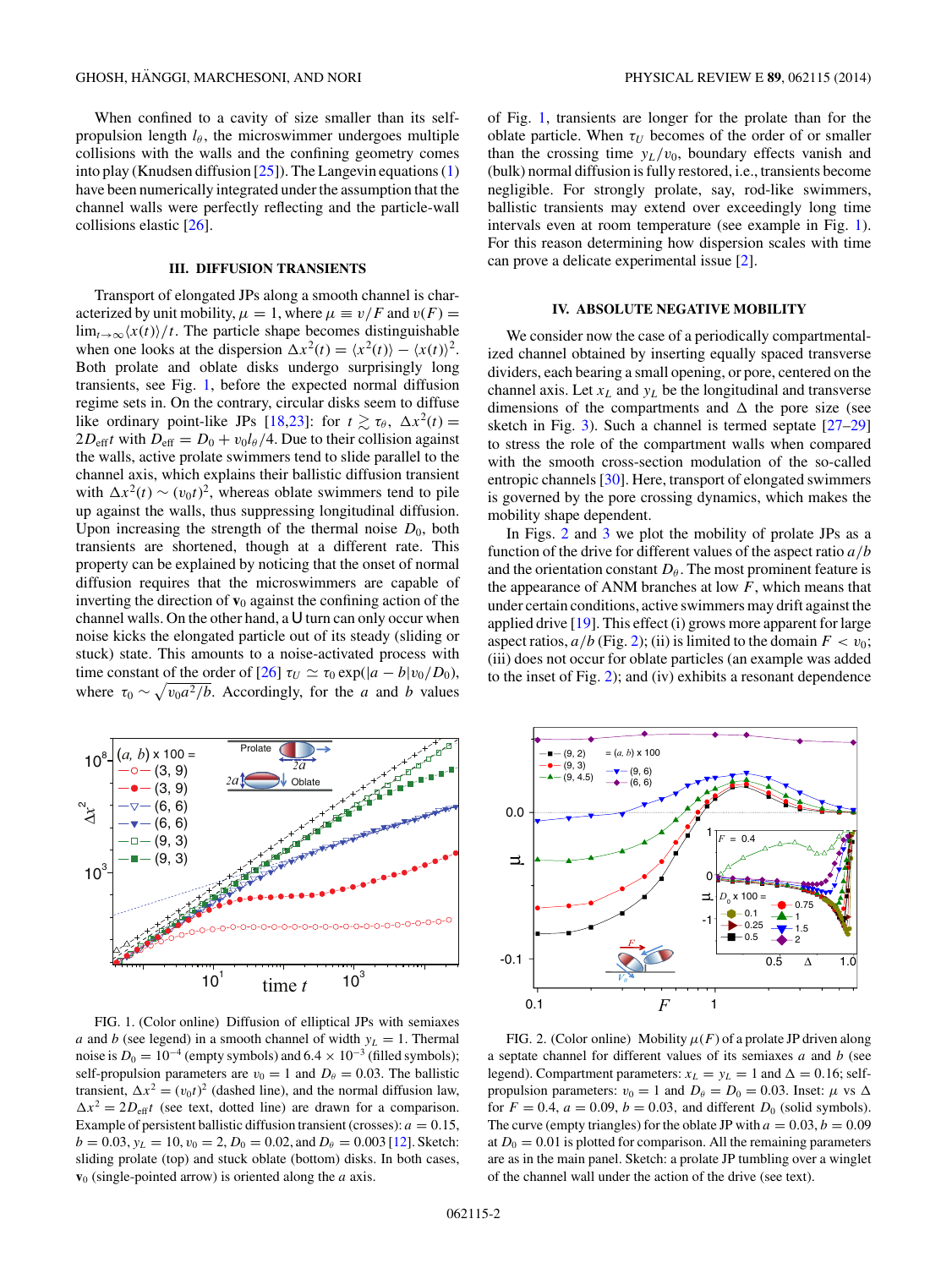<span id="page-2-0"></span>

FIG. 3. (Color online) Mobility  $\mu(F)$  of a prolate JP driven along a septate channel for different values of  $D_\theta$  (i.e., the reciprocal of  $\tau_\theta$ , see legend). Compartment parameters:  $x_L = y_L = 1$  and  $\Delta = 0.16$ ; other simulation parameters:  $v_0 = 1$ ,  $a = 0.09$ ,  $b = 0.03$ , and  $D_0 =$ 0.03. Inset:  $\mu$  vs  $D_{\theta}$  for different *F*. All remaining parameters are as in the main panel. Sketch: oblate JP aligned so as to leave a septate compartment to the left, being pulled back by *F*.

on  $\tau_{\theta} = 2/D_{\theta}$  (Fig. 3, inset). For larger *F* the mobility turns positive, reaches a maximum, and finally decays to zero faster than 1*/F* (*negative differential mobility* branch).

We now qualitatively interpret these properties by having recourse to the analytical arguments of Refs. [\[29\]](#page-4-0). First of all, the ANM mechanism can be explained by recalling that a driven prolate particle gets pressed longitudinally against the side walls of the channel compartments. As in Figs. [2](#page-1-0) and  $3, \Delta < 2a$ , the particle can slip through the wall openings only by rotating with  $\mathbf{v}_0$  (almost) orthogonal to the channel cross section  $[26]$ . Again, this is a noise-activated mechanism with Arrhenius factor  $\exp[-|a-b|(F \pm v_0)/D_0]$ , the sign  $\pm$ denoting the parallel or antiparallel orientation of  $v_0$  with respect to **F**. Therefore, pore crossings are more likely to take place on the left side of the compartment than on its right side; hence the observed negative mobility. This argument also leads to the conclusion that ANM is ruled out for prolate JPs with  $F \ge v_0$  and oblate JPs at any drive. This standstill at zero current crossing with  $\mu(F) = 0$  for prolate microswimmers shifts to lower  $F$  on increasing  $D_0$ , because dispersion induced by thermal fluctuations tends to hamper the particle drift opposite to the drive. An oblate microswimmer, oriented with its major axis orthogonal to the compartment wall tends to propel itself parallel to (rather than against) it, whereas the drive pulls it back to the right (see sketch in Fig. 3). This state of affairs cannot be overturned by thermal noise. Thus, for an oblate JP, pore crossings to the right are favored and the mobility is always positive.

For large drives,  $F \gg v_0$ , the particle mobility is suppressed. This is a typical effect characteristic of septate channels [\[28\]](#page-4-0), which is not observed in smoothly corrugated channels [\[30\]](#page-4-0). The particle leaves the compartment to the right, thus advancing a length  $x_L$ ; however, after an activation time  $\tau_{\perp} \propto \exp[|a-b|(F+v_0)/D_0]$ , it needs to line up with the pore axis. Accordingly,  $\mu \sim x_L/(2\tau_{\perp}F)$ , in fairly good agreement with our data. Finally, the inset of Fig. 3 clearly indicates that the ANM is maximal for an optimal choice of  $\tau_{\theta} = 2/D_{\theta}$  (or  $l_{\theta}$ ). Note that for  $\tau_{\theta} \rightarrow 0$ , the active random motion of a JP becomes a standard Brownian motion with Einstein bulk diffusivity  $D_{\text{eff}}$ , and therefore its mobility must be positive. On the other hand, an elongated particle slips through a pore when, after turning perpendicular to the compartment wall, it diffuses toward the pore in a time  $\tau_{\parallel} \sim y_l^2/2D_0$ , which is no longer than its orientation time constant *τ*<sub>θ</sub>. Based on our data, an optimal ANM at constant *F*, with  $F < v_0$ , is thus achieved by setting  $\tau_{\parallel} \sim \tau_{\theta}$ .

We mention in passing that we detected ANM also by driving prolate JPs along sinusoidally corrugated channels (not shown). Contrary to what happens in septate channels, negative mobility sets in for more elongated particles, i.e., at higher  $a/b$ , and  $\mu$  approaches unity in the limit of large drives,  $F \gg v_0$ .

#### **V. GIANT ABSOLUTE NEGATIVE MOBILITY**

The magnitude of the backward rectification flow also depends on the compartment geometry and, in particular, on the pore size  $\Delta$ . In the inset of Fig. [2](#page-1-0) we plotted the mobility of a prolate JP versus  $\Delta$  for  $F < v_0$  and different noise levels *D*<sub>0</sub>. The modulus of the negative mobility  $|\mu|$  grows with  $\Delta$  up to an optimal value  $\Delta_M$ , which decreases with raising  $D_0$ ; for  $\Delta > \Delta_M$  the mobility jumps abruptly to its bulk value,  $\mu = 1$ . This behavior is surprising because the ANM mechanism relies on the blocking action of the compartment walls [\[19\]](#page-4-0). In the case of an elongated particle such an action is strongest when **F** and  $v_0$  point in the same direction [\[26\]](#page-4-0), which causes a rectification flow against **F**, i.e., negative mobility. However, as the pore size grows larger than the particle length,  $\Delta \gtrsim 2a$ , one would expect ANM to vanish. *Our data prove exactly the opposite*. More remarkably, on increasing  $\Delta$ ,  $|\mu|$  overshoots to its maximum value consistent with the ANM mechanism, that is,  $|\mu_M^{\text{ANM}}| = (v_0 - F)/(2F)$ . This estimate of  $|\mu_M^{\text{ANM}}|$  refers to the ideal optimistic case when a noiseless driven particle exits unhindered the channel compartments to the left with speed  $v_0 - F$  for half of the time, whereas during the rest of the time it sits stuck against the right compartment walls. Note that spontaneous-direction reversals occur on the time scale  $\tau_{\theta}$ . Most remarkably, the low-noise curves  $\mu(\Delta)$  in the inset of Fig. [2](#page-1-0) exhibit sharp minima with  $|\mu_M = \mu(\Delta_M)|$  about twice the ANM estimate  $|\mu_M^{\text{ANM}}|$ .

A simple explanation of this finding is illustrated by the sketch inserted also in Fig. [2.](#page-1-0) The large values of  $|\mu_M|$  we observed imply that the *self-propulsion velocity of the driven JP (almost) always points against* **F**. For a particle confined to a narrow channel with  $l_{\theta} \gg y_L$ , this is certainly true for half the time. For the remaining half of the time, however,  $\mathbf{v}_0$ would spontaneously orient itself parallel to **F**. This means that the collisions with the walls [and not the fluctuations of  $\theta(t)$ ] must be responsible for the quick rotation of **v**<sub>0</sub> to the opposite direction. For large  $\Delta$  the compartment walls shrink to a pair of perpendicular winglets of length  $\delta = (y_L - \Delta)/2$ , sticking out of the channel walls. An elongated microswimmer hitting one such obstacle from the left, tumbles over it under the action of the torque exerted by the drive.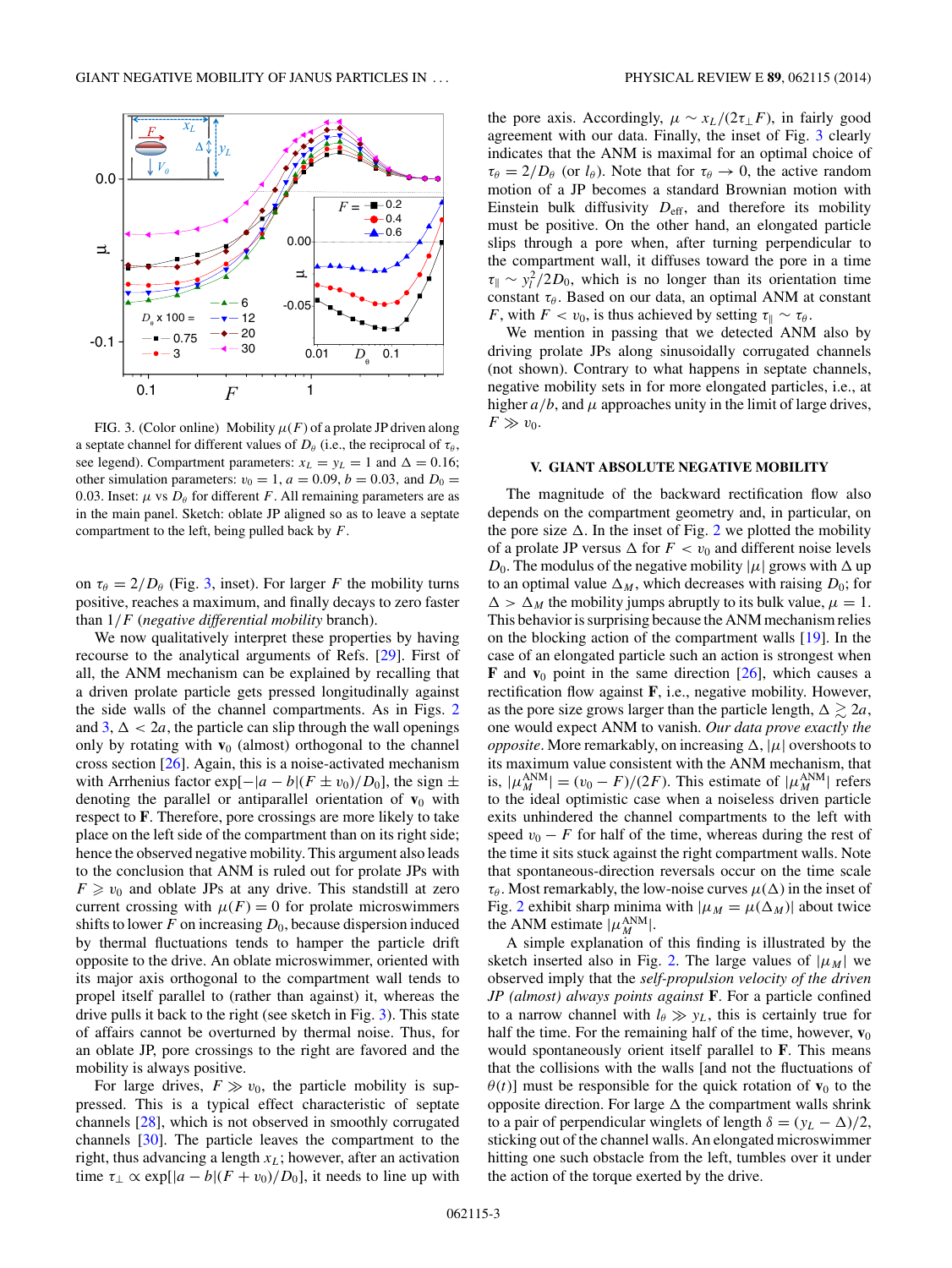

FIG. 4. (Color online) Giant negative mobility for a prolate JP driven along a rough channel of width  $y_L = 10$  with different  $v_0$  and *F* (see legend). On both sides winglets of length  $\delta$  are separated by a random distance  $l_n$ , uniformly distributed in the interval [5,15] (solid symbols, see text); for a comparison we also simulated the corresponding case of equally spaced winglets with  $l_n = 10$  (crosses). Other simulation parameters are  $a = 1$ ,  $b = 0.25$ ,  $D_0 = 0.02$ , and  $D_{\theta} = 6 \times 10^{-3}$ .

Of course, such a tumbling mechanism is most effective under a few simple conditions: (i) the tumbling time,  $\tau_{\delta} \sim$  $\pi I/Fa$ , with  $I = (a^2 + b^2)/4$  denoting the moment of inertia of an elliptical disk of unit mass, has to be much shorter than  $\tau_\theta$ ; (ii)  $\delta$  has to be the shortest possible, to minimize the blocking action of the compartment walls; (iii) the noise level has to be lowered as much as possible, lest the particle diffuses past the obstacle without tumbling. An optimal choice for *δ* seems  $\delta_M \sim b/2$ , which corresponds to  $\Delta_M \sim y_L - b$  (see Fig. [2,](#page-1-0) inset). For shorter  $\delta$  the particle can slide over the obstacle without rotating. Under these conditions  $\mu_M \simeq -(v_0 - F)/F$ and its modulus can grow very large, indeed! We propose to call this phenomenon *giant negative mobility* (GNM).

GNM is sustained by the self-propulsion of the driven microswimmers themselves, the drive just helping to orient their velocities opposite to it. In such a scheme, contrary to ANM [\[19\]](#page-4-0), the obstacles fabricated along the channel walls do not act as traps, but rather as centers of rotation (tumbling). To better assess the robustness of GNM, in Fig. 4 we plotted  $μ$  versus  $δ$  for both periodically and randomly distributed winglets, all of the same length *δ*. Randomized winglet distributions have been generated by scrambling regular distributions with period  $x<sub>L</sub>$ , that is, by spacing the winglets a distance  $l_n$  apart, with  $l_n = x_{n+1} - x_n = x_L(1 + \delta_n)$ ,  $x_n$  being the position of the *n*th winglet and  $\delta_n$  a random number uniformly distributed in the interval [−0*.*5*,*0*.*5]. To more closely mimic wall roughness, the winglet distributions on the upper and lower channel walls were independently generated. We selected particle and compartment sizes consistent with the experimental setups described in the literature [\[12\]](#page-4-0). For both winglet distributions our estimates for  $\Delta_M$  and  $\mu_M$  work quite well, meaning that GNM ought to be experimentally detectable at room temperature.

For all curves displayed in Fig. 4,  $|\mu_M|$  comes quite close to its upper bound  $2|\mu_M^{\text{ANM}}|$ . As anticipated, on lowering the self-propulsion diffusivity,  $v_0^2/2D_\theta$ , against  $D_0$ , the optimal

winglet length  $\delta_M$  shifts to higher values and  $|\mu_M|$  slowly diminishes. Moreover, since particle tumbling is a local mechanism, GNM is rather insensitive to the actual distribution of the channel winglets. Analogously, winglets can be replaced by protrusions of different geometry to better model the roughness of channel walls. As long as they are sharp enough to engage the tips of rod-like JPs, the GNM mechanism does work (possibly facilitated by the hydrodynamic attraction between microswimmers and channel walls); if not, the smooth channel situation discussed at the very beginning would be recovered.

To emphasize the mechanisms responsible for the negative mobility of elongated JPs, in Eq. [\(1\)](#page-0-0) we neglected a number of additional effects which may prove experimentally appreciable. We started assuming that self-propulsion is fully described by the random velocity  $\mathbf{v}_0$ , thus implying the absence of chiral (or torque) and inertial (or viscous) terms [\[31\]](#page-4-0). We also adopted scalar translational diffusivity  $D_0$  and orientational diffusivity *Dc*, despite the elongated shape of the active swimmer. A more detailed modeling of the active rototranslational dynamics [\[24\]](#page-4-0) would have no substantial impact on the occurrence of negative mobility; the corresponding hydrodynamic corrections to the particle dynamics can be accounted for by an appropriate rescaling of the model parameters [\[32\]](#page-4-0). More important, we ignored hydrodynamic effects, which not only favor clustering in dense mixtures of JPs [\[33,34\]](#page-4-0), but also may even cause their capture by the channel walls [\[35\]](#page-4-0). Therefore, in the case of single diffusing JPs, hydrodynamic effects can only reinforce the flow of particles at the boundary, thus enhancing the predicted diffusion transients and the tumbling mechanism responsible for GNM. On the contrary, hydrodynamic effects are known to impact on the selective translocation of elongated JPs through narrow pores [\[36\]](#page-4-0),  $\Delta \gg y_L$ , and therefore are likely to hamper the direct observation of ANM.

## **VI. CONCLUSIONS**

We numerically simulated the transport of elongated Janus particles driven along a narrow channel. Key transport quantifiers, like mobility and diffusivity, strongly depend on the particle shape. Diffusion in smooth channels is characterized by exceedingly long transients, either ballistic or nondiffusive, respectively, for prolate and oblate active microswimmers. In compartmentalized channels with narrow pores, prolate Janus particles undergo absolute negative mobility, as an effect of the translational symmetry breaking due to the drive. More important, when the compartment dividers shrink to small side winglets, possibly randomly distributed along the channel walls, rod-like active particles greatly enhance their negative mobility, as the combined action of drive and channel roughness systematically reorients the particle self-propulsion velocity opposite to the drive itself. Since the geometric and dynamical parameters used in our simulations closely compare with those reported for actual experimental setups, we are confident that giant negative mobility can soon be demonstrated, thus allowing a more effective transport control of active microswimmers. Such a control technique can be exploited, e.g., for medical applications, such as drug delivery via JPs to opposing physiological regions. Moreover, a dilute binary mixture of JPs of different shape can be driven along one such stylized rough channel so as to generate two-way traffic